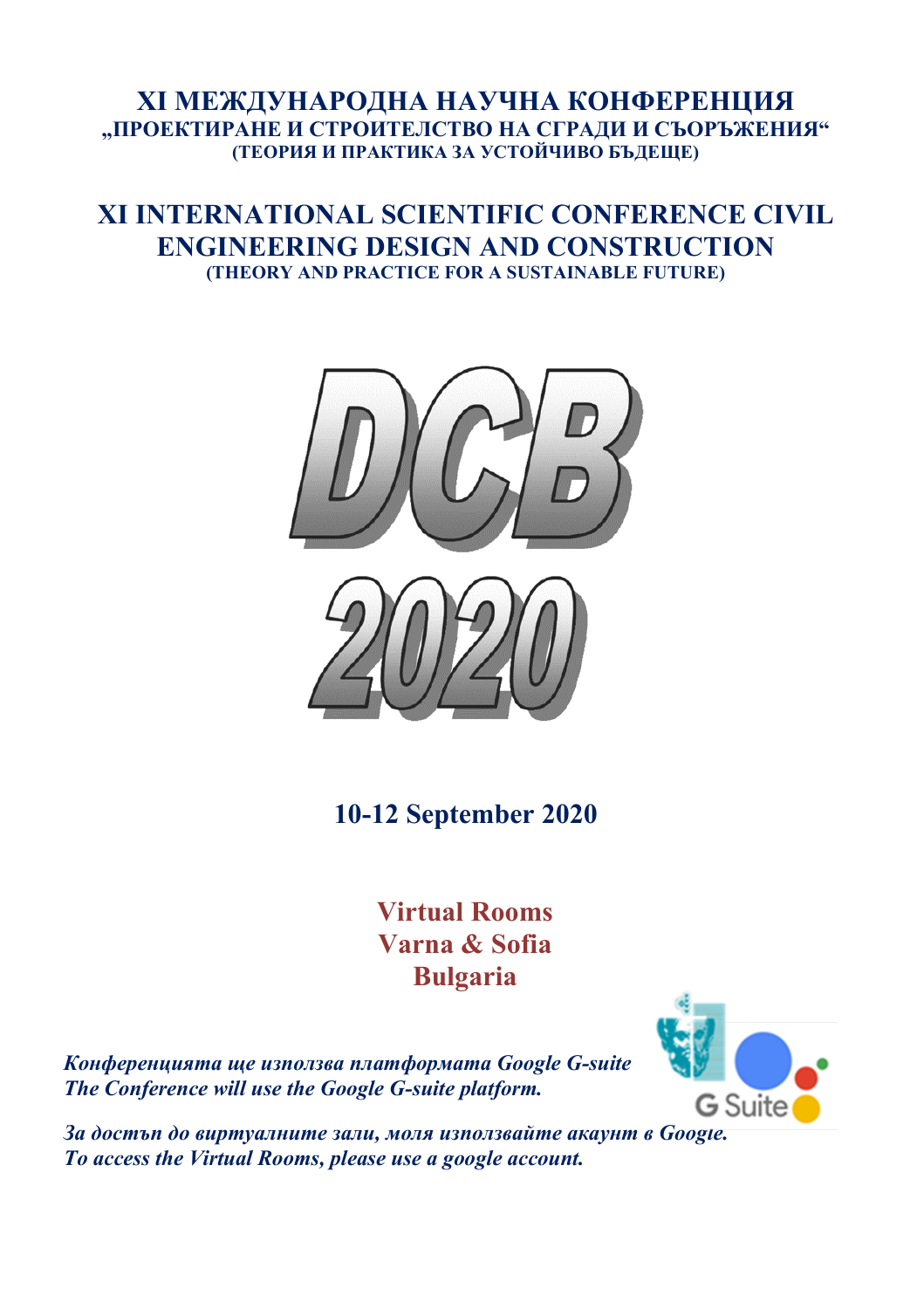### **International Scientific Committee**

**Chair:**  Acad. Yachko Ivanov – Bulgaria

**Vice Chairs:**  Prof. Vlastimir Radonjanin – Serbia Prof. Rao Surampalli – USA

#### **Members:**

Prof. Azariy Lapidus – Russia Prof. Andrzej Garbacz – Poland Prof. Anna Nedyalkova – Bulgaria Prof. Asterios Liolios – Greece Prof. Dubravka Bjegović – Croatia Prof. Faruk Karadoğan – Turkey Prof. Giliano Panza – Italy Prof. Heinz Brandl – Austria Prof. Ivan Vaniček – Czech Republic Prof. Ján Ravinger – Slovakia Prof. Jurai Kralik – Slovakia Prof. Liberato Ferrara – Italy Prof. Marinela Barbuta – Romania Prof. Petar Hristov - Bulgaria Prof. Radomir Folić – Serbia Prof. Rüdiger Höffer – Germany Prof. Veronika Shendova – North Macedonia Assoc. Prof. Asli Gurgun – Turkey Assoc. Prof. Ewa Blazik-Borowa - Poland Assoc. Prof. Milena Kichekova – Bulgaria Assoc. Prof. Robert Eadie – UK Eng. Ivan Karaleev, PhD – Bulgaria Eng. Nabi Ibadov, PhD – Poland Eng. Blashko Dimitrov – North Macedonia Eng. Iliyan Terziev – Bulgaria

## **National Scientific Committee**

## **Co-Chairs:**

Prof. Dimitar Nazarski Prof. Konstantin Kazakov Assoc. Prof. Lachezar Hrischev

#### **Members:**

Prof. Bogomil Petrov Prof. Borianka Zaharieva-Georgieva Prof. Dimitar Nazarski Prof. Doncho Partov Prof. Fantina Rangelova Prof. Ivelin Ivanov Prof. Ivan Markov Prof. Ivanka Paskaleva Prof. Konstantin Kazakov Prof. Krasimir Enimanev Prof. Lyuben Totev Prof. Marina Traykova Prof. Rumen Kalchev Prof. Stoyan Bratoev Prof. Teodor Roshavelov Assoc. Prof. Ana Yanakieva Assoc. Prof. Anita Handruleva Assoc. Prof. Chavdar Kolev Assoc. Prof. Daria Mihaleva Assoc. Prof. Emad Abdulahad Assoc. Prof. Georgi Linkov Assoc. Prof. Ivan Torodov Assoc. Prof. Vencislav Stoyanov Assoc. Prof. Ventseslav Stoyanov Eng. Antoni Chipev Eng. Georgi Kordov Eng. Dimitar Nachev

#### **Organizing Committee**

| Co-Chairs: Assoc. Prof. Lachezar Hrischev |                                       |  |  |  |
|-------------------------------------------|---------------------------------------|--|--|--|
|                                           | Assoc. Prof. Ventseslav Stoyanov      |  |  |  |
|                                           | Secretary: Svetulka Ruseva            |  |  |  |
|                                           | Members: Assos. Prof. Aneta Georgieva |  |  |  |
|                                           | Assos. Prof. Galina Todorova          |  |  |  |
|                                           | Assos. Prof. Gencho Panicharov        |  |  |  |
|                                           | Assos. Prof. Ivan Paylov              |  |  |  |
|                                           | Assoc. Prof. Tsyeta Zhekova           |  |  |  |
|                                           | Georgi Ivanov, PhD                    |  |  |  |
|                                           | Yana Kancheva, PhD                    |  |  |  |
|                                           | Natasha Baklarova, PhD                |  |  |  |
|                                           | Radostina Stefanova                   |  |  |  |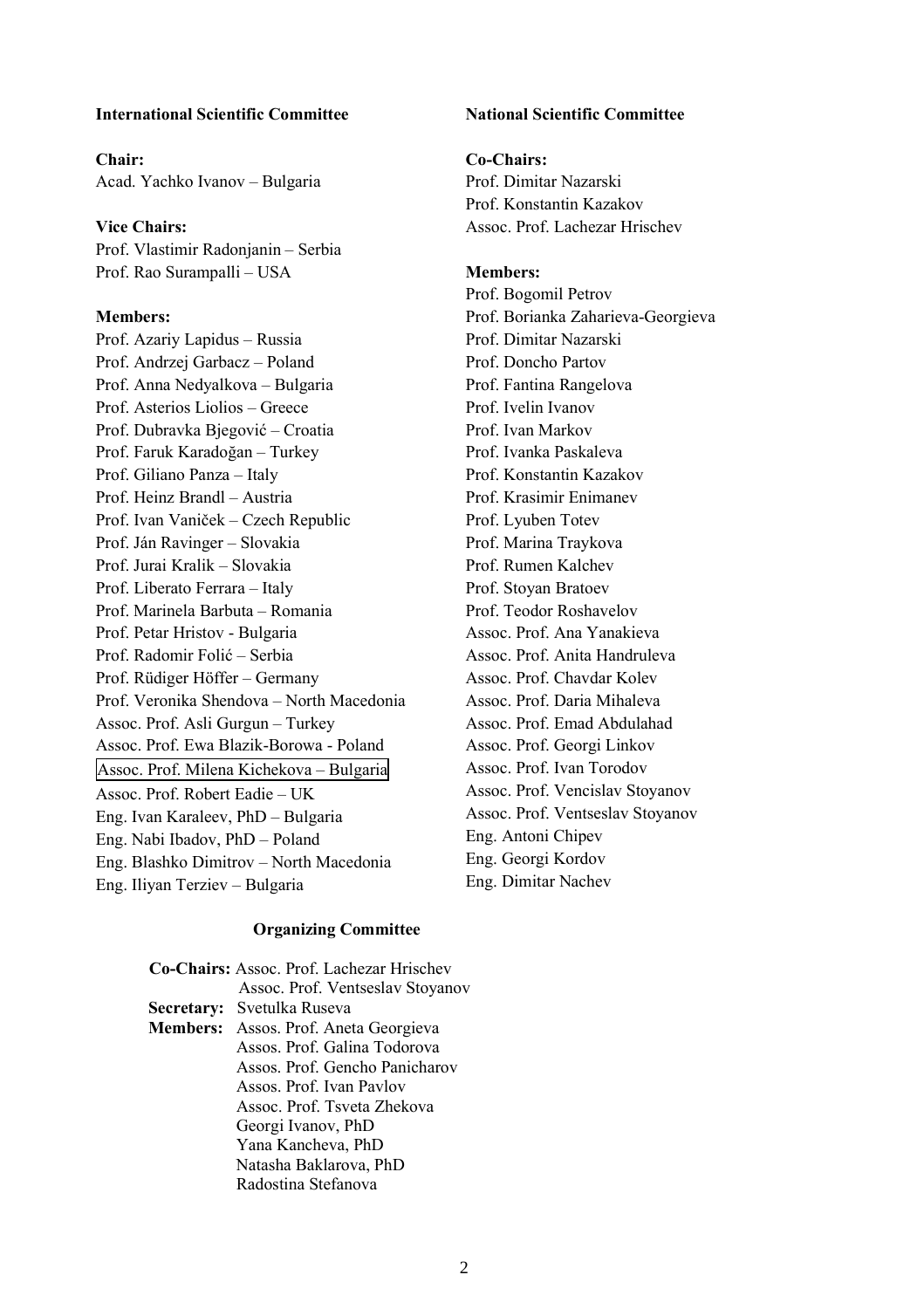# **ПРОГРАМА / PROGRAMME**

| Day                             | Hour            | <b>Virtual Room 1</b>                                           | <b>Virtual Room 2</b>          | Virtual Room 3                 |
|---------------------------------|-----------------|-----------------------------------------------------------------|--------------------------------|--------------------------------|
| Wednesday<br>09 September       | 15:00-18:00     | Проверка на системата/<br><b>TEST THE SYSTEM</b>                |                                |                                |
|                                 | $10:00 - 10:30$ | ОТКРИВАНЕ /<br><b>OPENING SESSION</b>                           |                                |                                |
| <b>Thursday</b><br>10 September | 10:30-12:00     | СЕКЦИЯ 1 /<br><b>SECTION 1</b>                                  | СЕКЦИЯ 2 /<br><b>SECTION 2</b> | СЕКЦИЯ 3 /<br><b>SECTION 3</b> |
|                                 | 12:00-12:30     | ПОЧИВКА/ BREAK<br>Фирмени представяния / Company Presentations  |                                |                                |
|                                 | 12:30-14:00     | СЕКЦИЯ 1/<br><b>SECTION 1</b>                                   | СЕКЦИЯ 2 /<br><b>SECTION 2</b> |                                |
|                                 | $14:00-14:15$   | ПОЧИВКА / BREAK<br>Фирмени представяния / Company Presentations |                                |                                |
|                                 | $14:15-16:00$   | СЕКЦИЯ 1 /<br><b>SECTION 1</b>                                  | СЕКЦИЯ 2 /<br><b>SECTION 2</b> |                                |
|                                 | $16:00-16:15$   | ПОЧИВКА / BREAK<br>Фирмени представяния / Company Presentations |                                |                                |
|                                 | $16:15-17:30$   | СЕКЦИЯ 1/<br><b>SECTION 1</b>                                   | СЕКЦИЯ 2 /<br><b>SECTION 2</b> |                                |
|                                 | 17:30-17:45     | ЗАКРИВАНЕ /<br><b>CLOSING SESSION</b>                           |                                |                                |

*ATTENTION:* Currently Eastern European Summer Time (EEST), UTC +3 (Bulgaria)

## **ПЛЕНАРНИ ДОКЛАДИ / PLENARY LECTURES**

*1-01, секция 1/ section1, Thursday, 10 September, 10:30 -12:00 (Virtual room 1) 1-09, секция 1/ section1, Thursday, 10 September, 12:30 -14:00 (Virtual room 1) 2-01, секция 2/ section2, Thursday, 10 September, 10:30 -12:00 (Virtual room 2) 2-09, секция 2/ section2, Thursday, 10 September, 12:30 -14:00 (Virtual room 2)* 

#### *СЕКЦИЯ 1:*

НОВИ МАТЕРИАЛИ И ТЕХНОЛОГИИ В СТРОИТЕЛСТВОТО. ЗАКОНОДАТЕЛСТВО И НОРМАТИВНА БАЗА. УПРАВЛЕНИЕ НА РИСКА И УСТОЙЧИВО РАЗВИТИЕ. ТЕХНИКА НА БЕЗОПАСНОСТТА НА ТРУДА И ПРОТИВОПОЖАРНА ТЕХНИКА. ОРГАНИЗАЦИЯ, ИКОНОМИКА И УПРАВЛЕНИЕ НА СТРОИТЕЛСТВОТО. ДИГИТАЛИЗАЦИЯ В СТРОИТЕЛСТВОТО

#### *SECSION 1:*

NEW MATERIALS AND TECHNOLOGY FOR THE BUILDING. LEGISLATION AND NORMATIVE ISSUES. RISK MANAGEMENT AND SUSTAINABLE DEVELOPMENT. LABOUR SAFETY TECHNIQUES AND FIRE-FIGHTING EQUIPMENT. CONSTRUCTION ORGANIZATION, ECONOMY AND MANAGEMENT. DIGITALIZATION IN CONSTRUCTION.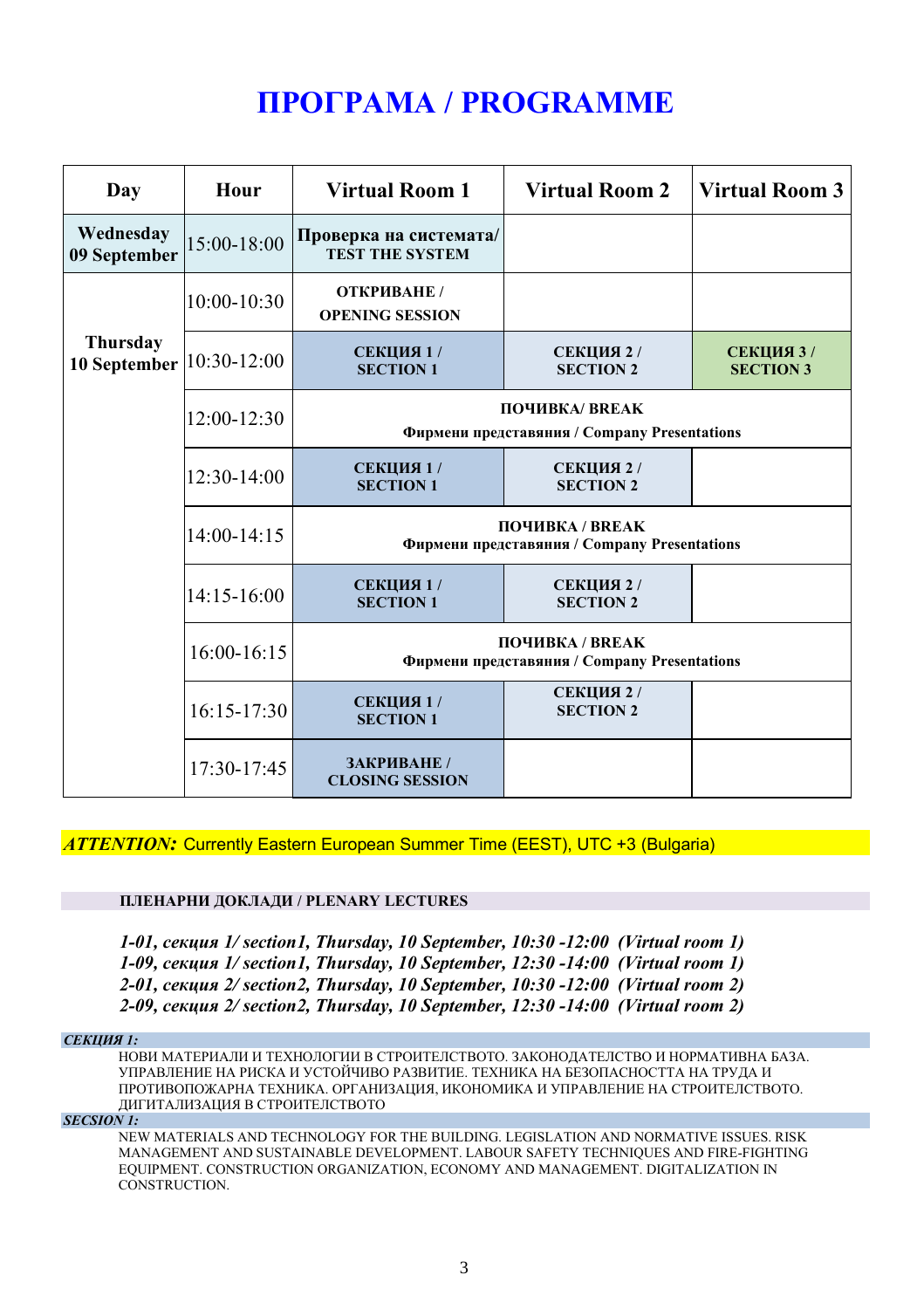#### *СЕКЦИЯ 2:*

ПОСТИЖЕНИЯ В КОНСТРУКТИВНОТО ПРОЕКТИРАНЕ И СТРОИТЕЛСТВОТО. ТЕОРЕТИЧНИ И ЕКСПЕРИМЕНТАЛНИ ИЗСЛЕДВАНИЯ В ОБЛАСТТА НА КОНСТРУКЦИИТЕ. ФУНДИРАНЕ НА СГРАДИ И СЪОРЪЖЕНИЯ. СЕИЗМИЧНА МЕХАНИКА И СЕИЗМИЧНО СТРОИТЕЛСТВО. СОФТУЕР ЗА ПРОЕКТИРАНЕ В СТРОИТЕЛСТВОТО.

#### *SECTION 2:*

ADVANCES IN STRUCTURAL DESIGN AND CONSTRUCTIONS. THEORETICAL AND EXPERIMENTAL RESEARCHES OF STRUCTURES. FOUNDATIONS OF BUILDINGS AND FACILITIES. CONSTRUCTION OF ROAD, RAIL AND METRO INFRASTRUCTURE. CONSTRUCTION OF ROAD, RAIL AND METRO INFRASTRUCTURE. SEISMIC MECHANICS AND SEISMIC ENGINEERING. CONSTRUCTION DESIGN SOFTWARE.

#### *СЕКЦИЯ 3:*

АРХИТЕКТУРА НА СГРАДИ И СЪОРЪЖЕНИЯ. СТРОИТЕЛСТВО НА ХИДРОТЕХНИЧЕСКИ СЪОРЪЖЕНИЯ И ТУНЕЛИ. ПЪТНО, ЖЕЛЕЗОПЪТНО И МЕТРОСТРОИТЕЛСТВО.

#### *SECSION 3:*

ARCHITECTURE OF BUILDINGS AND FACILITIES. CONSTRUCTION OF HYDRAULIC STRUCTURES AND TUNNELS. CONSTRUCTION OF ROAD, RAIL AND METRO INFRASTRUCTURE.

## *ВАЖНО*

*Най-малко един от авторите трябва да присъства на конференцията.* 

*Устното докладване може да става на български или на английски език. Информацията, текстовете и илюстративния материал, включени в презентацията (слайдовете), които се представят по време на докладването, задължително трябва да бъдат на английски език. Докладването е с продължителност до 10 мин, включително дискусията. Пленарните доклади са с* 

*продължителност до 15 мин.* 

### *ВСИЧКИ ПРЕЗЕНТАЦИИ ТРЯБВА ДА СЕ ПОДГОТВЯТ ЗА ПРЕДСТАВЯНЕ НА КОНФЕРЕНЦИЯТА ВЪВ ФОРМАТ PPT ИЛИ PPTX*

## **ЗА ОБЕЗПЕЧАВАНЕ НА РАБОТАТА НА КОНФЕРЕНЦИЯТА В СЛУЧАЙ НА ТЕХНИЧЕСКИ ПРОБЛЕМИ, ИЗПРАТЕТЕ ВАШИТЕ ПРЕЗЕНТАЦИИ ПРЕДВАРИТЕЛНО В PDF ФОРМАТ до 05.09.2020 г. на имейл ntssb\_sf@abv.bg**

## *IMPORTANT*

*At least one of the authors of each paper/report must attend the Conference. Oral report (presentation) can be in Bulgarian or English. The information, texts and illustrative material included in the presentation (slides), must be in English. Duration of oral presentations – up to 10 min, including discussions. Plenary Report – up to 15 min. ALL PRESENTATIONS SHOULD BE PREPARED FOR PRESENTATION OF THE CONFERENCE IN PPT OR PPTX FORMAT*

**TO ENSURE THE WORK OF THE CONFERENCE IN CASE OF TECHNICAL PROBLEMS, SEND YOUR PRESENTATIONS IN ADVANCE in PDF FORMAT until 05.09.2020 by email: ntssb\_sf@abv.bg**

**Virtual Room 1 - https://meet.google.com/ray-adds-rwq**

*Thursday, 10 September, 10:00-10:30 ОФИЦИАЛНО ОТКРИВАНЕ НА КОНФЕРЕНЦИЯТА ОТ: OFFICIAL OPENING OF THE CONFERENCE FROM:* 

*доц. Лъчезар Хрисчев – Председател на НТС по строителство в България Assoc. Prof. Lachezar Hrischev – Chairman of the Scientific and Technical Union of Construction in Bulgaria* 

*and* 

*акад. Ячко Иванов – Председател на международния научен комитет Acad. Yatchko Ivanov – Chairman of the International Scientific Committee*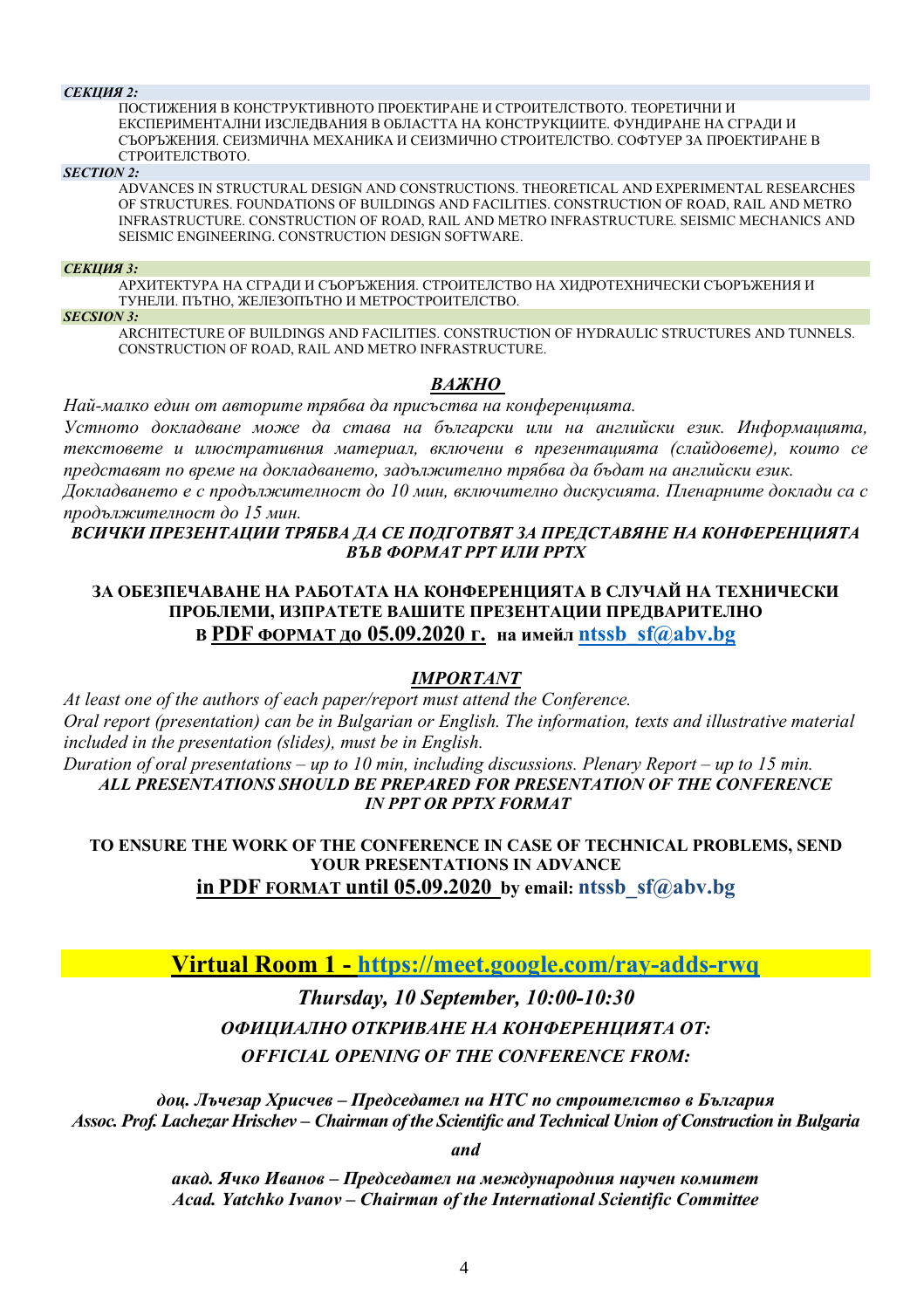## **Virtual Room 1 - https://meet.google.com/ray-adds-rwq**

**Секция 1 / Secsion1**

*Thursday, 10 September, 10:30 -12:00*

 *Председател: доц. Лъчезар Хрисчев / гл.ас. Георги Иванов Chair: Assoc. Prof. Lachezar Hrischev / Chief Assist. Prof. Georgi Ivanov*

#### *1-01 Иди Р., Проктор Дж., Иванов Я.*

ПРИЛОЖЕНИЯ НА ВИРТУАЛНОТО МОДЕЛИРАНЕ И МОДЕЛИРАНЕТО НА ВИРТУАЛНА РЕАЛНОСТ В СТРОИТЕЛСТВОТО *Eadie R., Proctor Jo., Ivanov Ya.*  APPLICATIONS FOR VIRTUAL AND REALITY MODELLING FOR CONSTRUCTION

#### *1-02 Найденов В., Ростовски И., Миронова М.*

КОМПЛЕКСНА ОЦЕНКА ЗА ПРИЛОЖИМОСТТА НА РАЗЛИЧНИ СИЛНО ВОЛОРЕЛУШИРАЩИ ХИМИЧНИ ЛОБАВКИ ЗА ПРОИЗВОЛСТВО НА БЕТОННИ СМЕСИ ЗА ДИСПЕРСНО-АРМИРАНИ ТЪНКИ РЕПАРАЦИОННИ СЛОЕВЕ И ИНДУСТРИАЛНИ БЕТОННИ НАСТИЛКИ ЧАСТ 1: ЛАБОРАТОРНИ ИЗПИТВАНИЯ *Naidenov V., Rostovsky I., Mironova M.*  COMPLEX ASSESSMENT OF THE APPLICABILITY OF VARIOUS HIGH WATER-REDUCING CHEMICAL ADMIXTURES FOR FIBER-REINFORCED FLOORINGS AND THIN REPAIR OVERLAYS PART 1: LABORATORY TESTS

#### *1-03 Найденов В., Миронова М.*

КОМПЛЕКСНА ОЦЕНКА ЗА ПРИЛОЖИМОСТТА НА РАЗЛИЧНИ СИЛНО ВОДОРЕДУЦИРАЩИ ХИМИЧНИ ДОБАВКИ ЗА ПРОИЗВОДСТВО НА БЕТОННИ СМЕСИ ЗА ДИСПЕРСНО-АРМИРАНИ ТЪНКИ РЕПАРАЦИОННИ СЛОЕВЕ И ИНДУСТРИАЛНИ БЕТОННИ НАСТИЛКИ ЧАСТ 2: ТЕХНОЛОГИЧНИ ИЗПИТАНИЯ В ПРОИЗВОДСТВЕНИ УСЛОВИЯ *Naidenov V., Mironova M.* 

COMPLEX ASSESSMENT OF THE APPLICABILITY OF VARIOUS HIGH RANGE WATER-REDUCING CHEMICAL ADMIXTURES FOR FIBER-REINFORCED FLOORINGS AND THIN REPAIR OVERLAYS PART 2: TECHNOLOGICAL SITE TESTSING

#### *1-04 Стоянов В., Петкова В., Костова Б.*

ВЛИЯНИЕ НА СУЛФАТНИТЕ ЙОНИ ВЪРХУ КРИСТАЛОХИМИЯТА НА БЕЛИ ЦИМЕНТОВИ РАЗТВОРИ С ВИСОКО СЪДЪРЖАНИЕ НА МРАМОРНА ДОБАВКА *Stoyanov V., Petkova V., Kostova B.*  INFLUENCE OF SULPHATE IONS ON CRYSTAL CHEMISTRY OF WHITE CEMENT MORTARS WITH HIGH CONTENT OF MARBLE FILLER POWDER

#### *1-05 Ростовски И.*

ОБЗОР И АНАЛИЗ НА НЯКОИ СЪВРЕМЕННИ МЕТОДИ ЗА ПРОЕКТИРАНЕ НА СЪСТАВА НА БЕТОНА *Rostovsky I.* 

REVIEW AND ANALYSIS OF SOME RECENT METHODS OF CONCRETE MIX DESIG

### *1-06 Ростовски И.*

ПРОЕКТИРАНЕ НА СЪСТАВА НА БЕТОНА В БЪЛГАРИЯ – ТЕОРИЯ И ПРАКТИКА *Rostovsky I*. CONCRETE MIX DESIGN IN BULGARIA – THEORY AND PRACTICE

#### *1-07 Николов А.*

АЛКАЛНО-АКТИВИРАНИ ГЕОПОЛИМЕРИ НА БАЗА НА БОГАТА НА ЖЕЛЯЗО ШЛАКА ОТ МЕДНАТА ПРОМИШЛЕНОСТ *Nikolov A.*  ALKALI-ACTIVATED GEOPOLYMERS BASED ON IRON-RICH SLAG FROM COPPER INDUSTRY

#### *1-08 Манолова Е.*

ЖЕЛЕЗЕН СИЛИКАТ: УНИВЕРСАЛНИЯТ УСТОЙЧИВ СТРОИТЕЛЕН МАТЕРИАЛ НА АУРУБИС: ОБЗОР НА ПОСЛЕДНИТЕ НОВОСТИ *Manolova E***.**  AURUBIS IRON-SILICATE FINES: UNIVERSAL SUSTAINABLE CONSTRUCTION MATERIAL: A STATE-OF-THE-ART REVIEW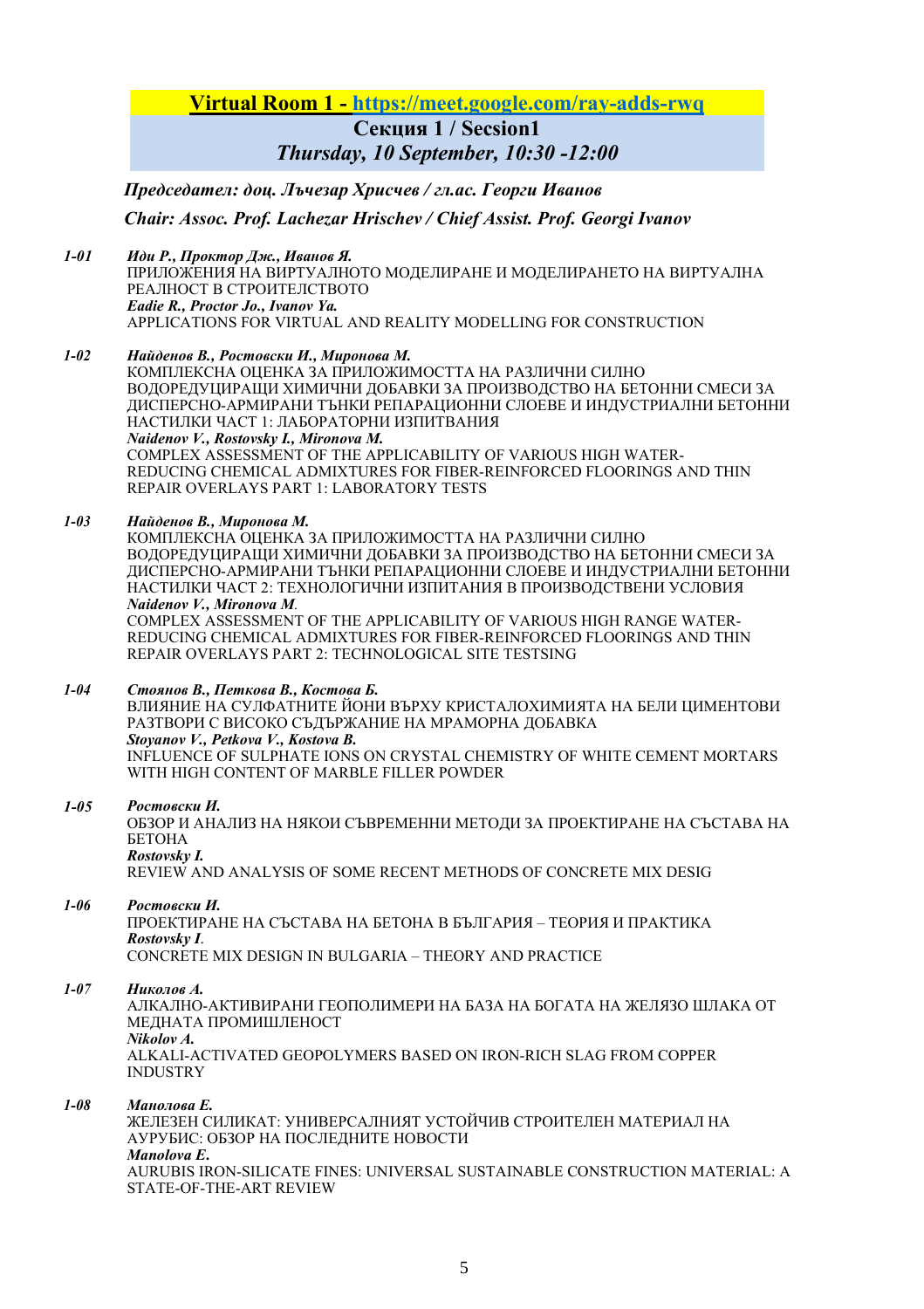## **Virtual Room 1 - https://meet.google.com/ray-adds-rwq** *Секция 1 / Section 1*

## *Thursday, 10 September, 12:30 -14:00*

 *Председател: доц. Лъчезар Хрисчев / гл. ас. Георги Иванов Chair: Assoc. Prof. Lachezar Hrischev / Chief Assist. Prof. Georgi Ivanov*

*1-09 Иванов Я., Янакиева А.*  СТРОИТЕЛНО ИНФОРМАЦИОННОТО МОДЕЛИРАНЕ (СИМ) - ВЪЗМОЖНОСТ ЗА ИНТЕЛИГЕНТНОТО УПРАВЛЕНИЕ НА ЖИЗНЕНИЯ ЦИКЪЛ НА СГРАДИТЕ И СЪОРЪЖЕНИЯТА *Ivanov Ya., Yanakieva A.*  BUILDING INFORMATION MODELLING (BIM)

- *1-10 Стоилов Г., Пашкулева Д., Кавърджиков В.* СМАРТФОН ПРИЛОЖЕНИЕ ЗА МОНИТОРИНГ НА СТРОИТЕЛНИ КОНСТРУКЦИИ *Stoilov G., Pashkouleva D., Kavardzhikov V.*  SMARTPHONE APPLICATION FOR STRUCTURAL HEALTH MONITORING
- *1-11 Паничаров Г., Георгиева А.*  МОДЕЛ НА СИСТЕМА ЗА МОНИТОРИНГ НА НАЛЯГАНЕТО НА ВОДАТА ВЪВ ВОДОСНАБДИТЕЛНИ И ПРОТИВОПОЖАРНИ МРЕЖИ *Panicharov G., Georgieva A.*  MODEL OF WATER PRESSURE MONITORING SYSTEM IN WATER SUPPLY AND FIREWORKS

#### *1-12 Георгиев Г.*  СЪСТОЯНИЕ НА МНОГОЕТАЖНИТЕ ЖИЛИЩНИ СГРАДИ В БЪЛГАРИЯ – ПРИЧИНА И РЕШЕНИЕ НА ПРОБЛЕМА "ЕНЕРГИЙНА БЕДНОСТ" *Georgiev G.*  THE STATUS OF HIGH-RISE APARTMENT HOUSING IN BULGARIA – A REASON FOR AND A SOLUTION TO ENERGY POVERTY

*1-13 Иванова И., Асих Ж., Дончев Д.*  ИЗПОЛЗВАНЕ НА КОМПОЗИТНИ МАТЕРИАЛИ ОТ НАТУРАЛНИ ВЛАКНА В УСИЛВАНЕТО НА СТОМАНОБЕТОННИ КОНСТРУКЦИИ *Ivanova I., Assih J., Donchev D.*  APPLICATION OF NATURAL FIBERS COMPOSITES MATERIALS IN STRENGTHENING OF REINFORCED CONCRETE STRUCTURE

- *1-14 Хрисчев Л., Ростовски И., Цонев И., Николов В.*  ЛАБОРАТОРНИ ИЗПИТВАНИЯ ЗА УСТАНОВЯВАНЕ ТЕМПЕРАТУРНО-ВРЕМЕВАТА АНАЛОГИЯ НА БЕТОНА – ПИЛОТНИ ИЗСЛЕДВАНИЯ ЗА БЪЛГАРИЯ *Hrischev L., Rostovsky I., Conev I., Nikolov V.*  LABORATORY TESTS FOR ESTABLISHING THE STRENGTH-MATURITY RELATIONSHIP OF THE CONCRETE – PIONEER STUDY IN BULGARIA
- *1-15 Работова Ю., Радлов К., Хрисчев Л., Кънчева Я.*  ПОДХОД ЗА ОПРЕДЕЛЯНЕ НА ЕКОЛОГИЧНИЯ ОТПЕЧАТЪК ОТ РАБОТАТА НА СТРОИТЕЛНИТЕ МАШИНИ *Rabotova Ju., Radlov K., Hrischev L., Kancheva Ya.*  APPROACH TO DETERMINE THE ENVIRONMENTAL FOOTPRINT OF THE WORK OF CONSTRUCTION MACHINERY

#### *1-16 Радлов К., Иванов Г.*  АНАЛИЗ НА АВАРИИТЕ С КУЛОКРАНОВЕ НА СТРОИТЕЛНИ ОБЕКТИ И ПРЕПОРЪКИ ЗА ТЯХНОТО ПРЕДОТВРАТЯВАНЕ *Radlov K., Ivanov G.*  ANALYSIS OF ACCIDENTS WITH TOWER CRANES ON CONSTRUCTION SITES AND RECOMMENDATIONS FOR THEIR PREVENTION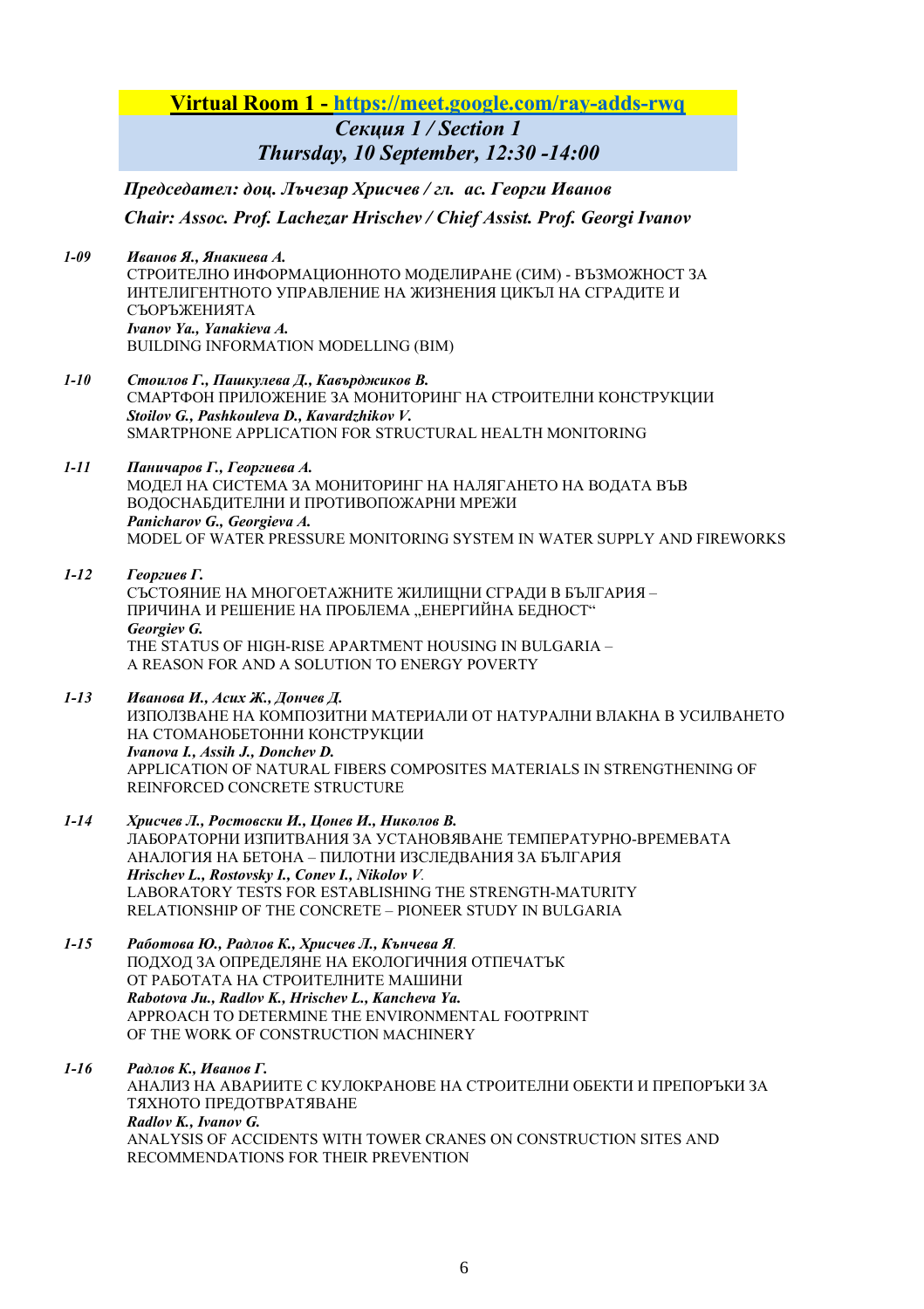**Virtual Room 1 - https://meet.google.com/ray-adds-rwq**

*Секция 1 / Secsion 1 Thursday, 10 September, 14:15 -16:00*

 *Председател: доц. Венцеслав Стоянов / гл.ас. Яна Кънчева Chair: Assoc. Prof. Ventselslav Stoyanov / Chief Assist. Prof. Yana Kancheva*

- *1-17 Осифала К. Б.*  ЕФЕКТ НА ДЕБЕЛИНАТА НА ПОКРИТATA С ЕПОКСИДНА СМОЛА ВРЪЗКА ВЪРХУ ЕФЕКТИВНОСТТА НА СЦЕПЛЕНИЕТО *Osifala K. B.*  EFFECT OF DEPTH OF EPOXY COATED LAPPED SPLICES ON BOND EFFICIENCY
- *1-18 Чапаров Б., Господинова А., Федосеев И., Юденко М.*  ВЛИЯНИЕ НА ИНСТИТУЦИОНАЛНИЯ РИСК ВЪРХУ ПОТЕНЦИАЛА ЗА РАЗВИТИЕ НА СТРОИТЕЛНО-ПРЕДПРИЕМАЧЕСКИТЕ ОРГАНИЗАЦИИ *Chaparov B., Gospodinova A., Fedoseev I., Yudenko M.*  INSTITUTIONAL RISKS IMPACT ON THE GROWTH POTENTIAL OF CONSTRUCTION ENTREPRENEURSHIP ORGANIZATIONS
- *1-19 Лапидус А., Абрамов И., Ал-Заиди З.*  ОЦЕНКА НА ВЪЗДЕЙСТВИЕТО НА ДЕСТАБИЛИЗИЛАЩИ ФАКТОРИ ВЪРХУ ИЗПЪЛНЕНИЕТО НА СТРОИТЕЛНО-ИНВЕСТИЦИОННИ ПРОЕКТИ *Lapidus A., Abramov I., Al-Zaidi Z.*  ASSESSMENT OF THE IMPACT OF DESTABILIZING FACTORS ON IMPLEMENTATION OF INVESTMENT AND CONSTRUCTION PROJECTS
- *1-20 Лазова О., Георгиев Д.*  АНАЛИЗ НА ЦЕНАТА ЗА КОФРАЖНИ РАБОТИ ПРИ СТОМАНОБЕТОННИ ПЛОЧИ С ДЕБЕЛИНА НАД 15 CM ЗА ПЕРИОДА 2012-2020 ГОДИНА *Lazova O., Georgiev D.*  ANALYSIS OF THE PRICE FOR FORMWORK WORKS FOR REINFORCED CONCRETE SLABS WITH A THICKNESS OF MORE THAN 15 CM, IN THE PERIOD 2012-2020 YEAR
- *1-21 Френкева-Белчева В.*  АНАЛИЗ НА РИСКА ОТ ПОЖАРИ В ПТИЦЕФЕРМИ *Frenkeva-Belcheva V.*  ANALYSIS OF THE RISK OF FIRE IN A POULTRY FARM
- *1-22 Георгиева Г.,*  ПОЖАРНА БЕЗОПАСНОСТ НА СГРАДИ С ТОПЛОИЗОЛАЦИОННИ МАТЕРИАЛИ ОТ ЧЕРНОМОРСКИЯ БАСЕЙН *Georgieva G.,*  FIRE SAFETY OF BUILDINGS WITH HEAT INSULATING MATERIALS FROM THE BLACK SEA BASIN
- *1-23 Попиванов Хр., Иванов Г., Станков В.*  ОСИГУРЯВАНЕ НА ЗБУТ ПРИ РАБОТА СЪС СКЕЛЕТА *Popivanov Hr., Ivanov G., Stankov V.*  PROVIDING OCCUPATIONAL HEALTH AND SAFETY WHEN WORKING WITH SCAFFOLDS

*1-24 Стефанов Св.*  ОТЧИТАНЕ, ПРЕДСТАВЯНЕ И ОПОВЕСТЯВАНЕ НА РАЗХОДИ И ПРИХОДИ ПО ДОГОВОРИ ЗА СТРОИТЕЛСТВО *Stefanov Sv.*  REPORTING, PRESENTATION AND DISCLOSURE OF CONTRACT REVENUES AND CONTRACT EXPENSES UNDER CONSTRUCTION CONTRACTS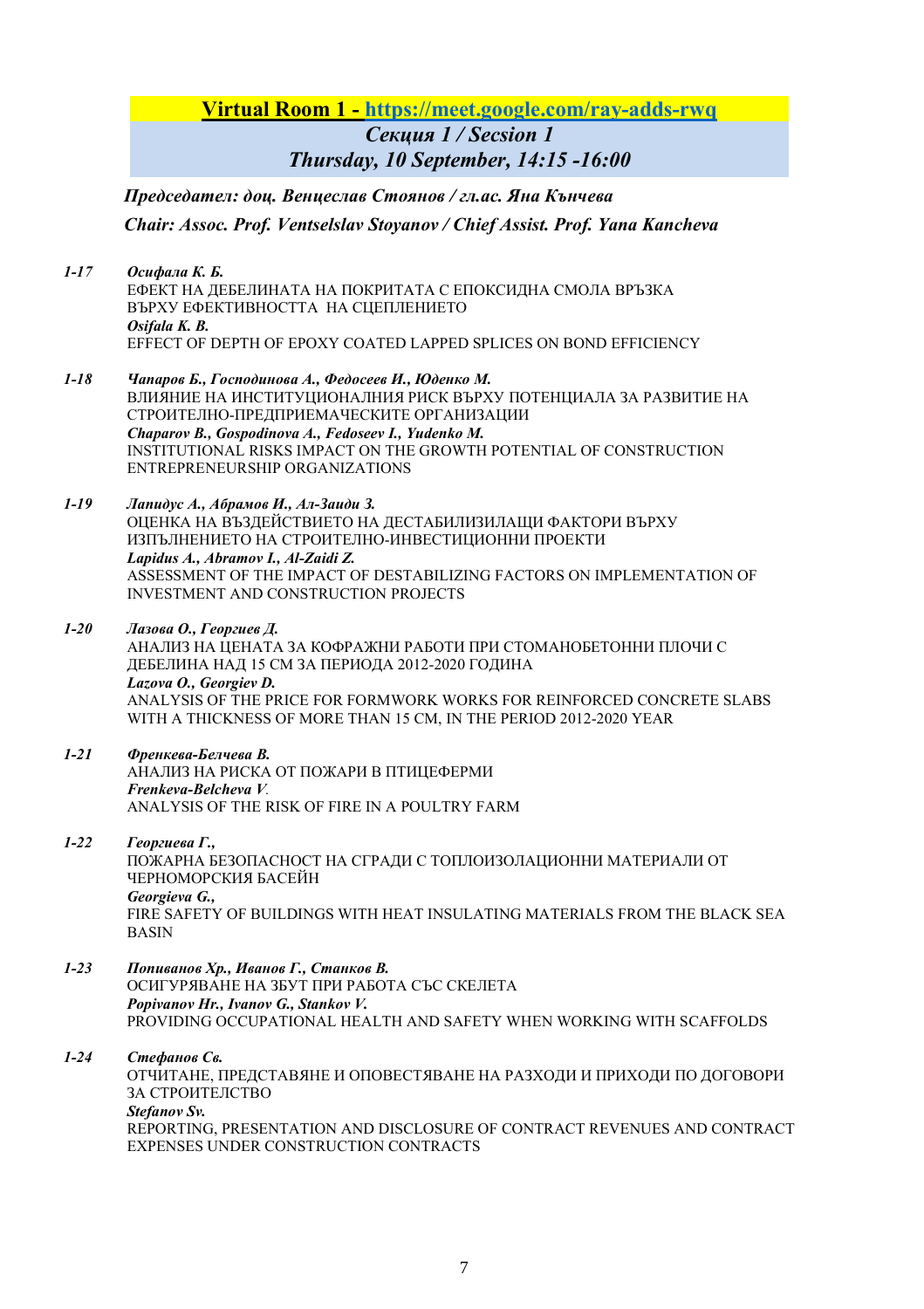## **Virtual Room 1 - https://meet.google.com/ray-adds-rwq**

*Секция 1 / Section 1 Thursday, 10 September, 16:15-17:30* 

 *Председател: доц. Венцеслав Стоянов / гл.ас. Яна Кънчева Chair: Assoc. Prof. Ventselslav Stoyanov / Chief Assist. Prof. Yana Kancheva*

*1-25 Петров Б., Захариева Р.* 

РЕЦИКЛИРАНЕ НА БЕТОННИ СТРОИТЕЛНИ ОТПАДЪЦИ В АЛТЕРНАТИВНИ СВЪРЗВАЩИ ВЕЩЕСТВА - ЧАСТ 1: ТЕХНИЧЕСКО ПРОУЧВАНЕ *Petrov B., Zaharieva R***.**  RECYCLING OF CONCRETE CONSTRUCTION AND DEMOLITION WASTE IN ALTERNATIVE BINDERS: PART 1 – FEASIBILITY STUDY

#### *1-26 Кънчева Я., Захариева Р.*

РЕЦИКЛИРАНЕ НА БЕТОННИ СТРОИТЕЛНИ ОТПАДЪЦИ В АЛТЕРНАТИВНИ СВЪРЗВАЩИ ВЕЩЕСТВА - ЧАСТ 2: ЕКОЛОГИЧЕН ОТПЕЧАТЪК *Kancheva Ya., Zaharieva R.*  RECYCLING OF CONCRETE CONSTRUCTION AND DEMOLITION WASTE IN ALTERNATIVE BINDERS: PART 2 - ENVIRONMENTAL FOOTPRINT

#### *1-27 Петров Пл.*

ПРИЛОЖЕНИЕ НА ЕСТЕСТВЕНИ РЕЦИКЛИРАНИ СТРОИТЕЛНИ МАТЕРИАЛИ - СЪВРЕМЕННИ ПРИМЕРИ *Petrov. Pl.*  IMPLEMENTATION OF NATURAL, RECYCLED BUILDING MATERIALS - CONTEMPRORAY EXAMPLES

*1-28 Стоянов В., Петкова В., Андонова В.* 

АНАЛИЗ НА ПЛАНОВЕТЕ ЗА УПРАВЛЕНИЕ НА СТРОИТЕЛНИ ОТПАДЪЦИТЕ В БЪЛГАРИЯ, ПРИЕТИ В ПЕРИОДА 2015-2017 Г. *Stoyanov V., Petkova V., Andonova V.*  ANALYSIS OF THE CONSTRUCTION SITE WASTE MANAGEMENT PLANS IN BULGARIA, ADOPTED IN THE PERIOD 2015-2017

#### *1-29 Дочев И.* МОДЕЛ НА ДИСКРЕТИЗИРАНА ВИСОЧИННА КАРТА НА ОБЩИНА ТЪРГОВИЩЕ

*Dochev I.*  MODEL OF DISCRETIZED MAP OF TARGOVISHTE MUNICIPALITY

## *1-30 Милев Я.*

ПОСТРОЯВАНЕ НА МОНЖОВА ПРОЕКЦИЯ ПО ДАДЕН ПЕРСПЕКТИВЕН ОБРАЗ *Milev Ya.*  CONSTRUCTION OF MONGE PROJECTION FROM GIVEN PERSPECTIVE IMAGE

## *1-31 Бакларова Н.*

ИЗСЛЕДВАНЕ КОЕФИЦИЕНТИТЕ НА ИЗМЕНЕНИЕ НА РАЗМЕРИТЕ НА ГЕОМЕТРИЧНИ ОБЕКТИ В ПЕРСПЕКТИВНИТЕ ИЗОБРАЖЕНИЯ *Baklarova N.*  RESEARCH OF COEFFICIENTS OF DIMENSIONAL CHANGE OF GEOMETRIC OBJECTS IN PERSPECTIVE

#### *1-32 Велинова О., Вълков Д.*  ИЗСЛЕДВАНЕ НА ОБЩА ХАРАКТЕРИСТИКА НА СИСТЕМИТЕ ЗА СУХО СТРОИТЕЛСТВО *Velinova O., Valkov D.*  STUDY OF GENERAL CHARACTERISTICS OF DRY CONSTRUCTION SYSTE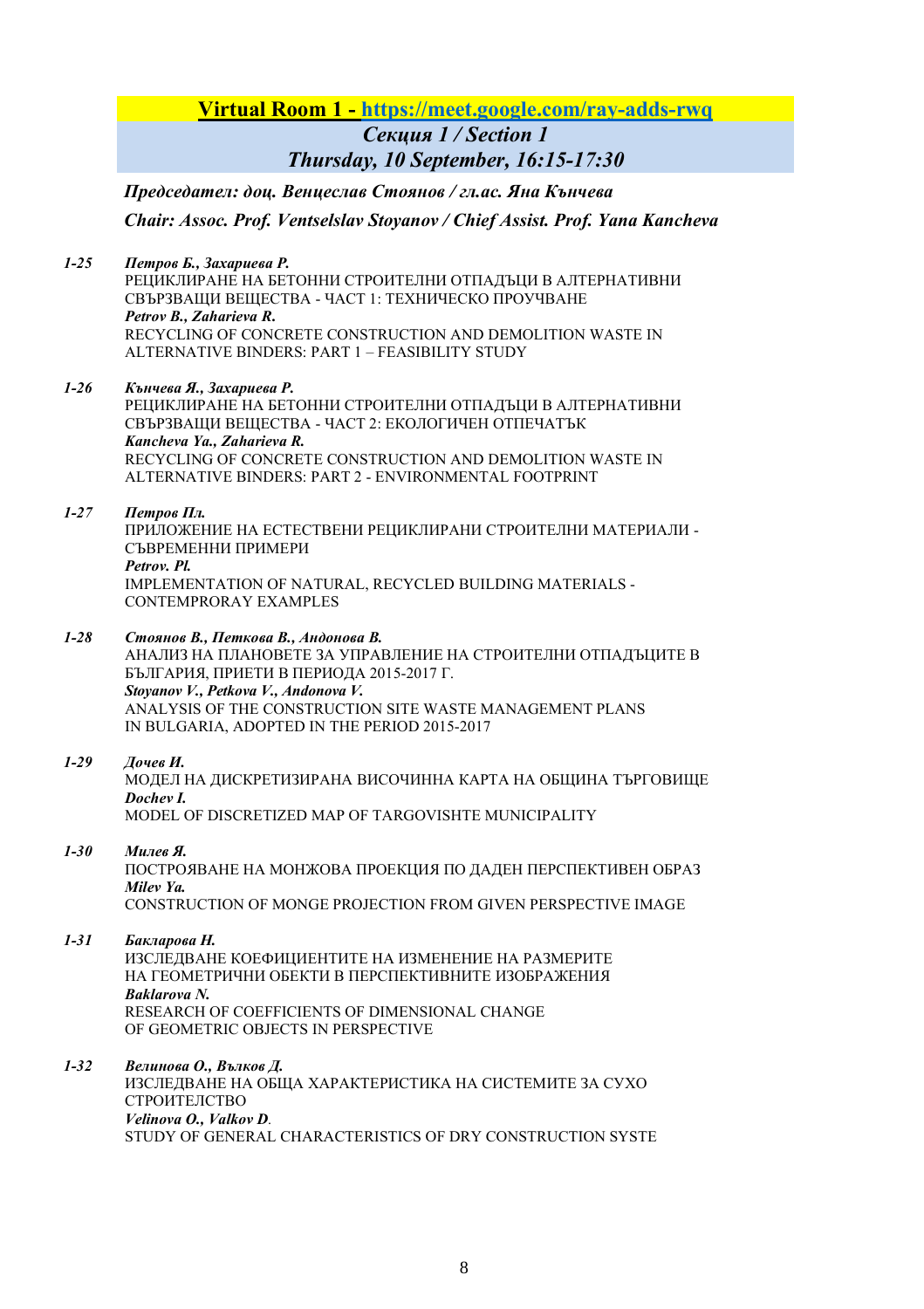## **Virtual Room 2 - https://meet.google.com/pru-nbqe-svy** *Секция 2 / Section 2 Thursday, 10 September, 10:30-12:00*

 *Председател: проф. Марина Трайкова / ас. Венцислав Тепелиев* 

## *Chair: Prof. Marina Traykova / Assist. Prof. Vencislav Tepeliev*

*2-01 Абдулахад Е., Трайкова М.* 

ОСНОВНИ ПРЕПОРЪКИ ЗА УСИЛВАНЕ НА СТОМАНОБЕТОННИ ГРЕДИ СЪС СУПЕР ВИСОКОЯКОСТНИ БЕТОНИ (СВЯБ) – ИЗВОДИ ОТ ЕКСПЕРИМЕНТАЛНО ИЗСЛЕДВАНЕ *Abdulahad E., Traykova M.* 

BASIC RECOMMENDATIONS FOR STRENGTHENING OF RC BEAMS WITH ULTRA HIGH-PERFORMANCE FIBER REINFORCED CONCRETE (UHPFRC) - CONCLUSIONS FROM EXPERIMENTAL INVESTIGATION

#### *2-02 Милков Вл.*

ВЛИЯНИЕ НА ДЕБЕЛИНАТА НА АНКЕРНАТА ПЛОЧА ВЪРХУ УСИЛИЯТА В АНКЕРНИТЕ БОЛТОВЕ *Milkov Vl.* 

EFFECT OF ANCHOR PLATE THICKNESS ON THE RESULTING AXIAL FORCES IN ANCHOR

#### *2-03 Стоянов Ч., Казаков К., Партов Д., Кънчев В.*

ПРИЛОЖЕНИЕ НА ИНТЕГРАЛНИТЕ УРАВНЕНИЯ НА ВОЛТЕРА В СРАВНИТЕЛЕН АНАЛИЗ НА СЪВРЕМЕННИТЕ МОДЕЛИ ЗА ПЪЛЗЕНЕ НА БЕТОНА В СВЕТЛИНАТА НА РЕЗУЛТАТИТЕ, ПОЛУЧЕНИ ПРИ АНАЛИЗ НА КОМБИНИРАНИ СТОМАННО-СТОМАНОБЕТОННИ ГРЕДИ ВЪВ ВРЕМЕТО t

#### *Stoyanov V., Kazakov K., Partov D., Kantchev V.*

VOLTERRA INTEGRAL EQUATIONS IN THE COMPARATIVE ANALYSIS BETWEEN THE CURRENT CREEP MODELS IN THE LIGHT OF RESULTS OBTAINED BY TIME DEPENDENT ANALYSIS OF COMPOSITE STEEL-CONCRETE SECTIONS

*2-04 Иванов Ст., Георгиев Л.* 

OЦЕНКА НА СЪОТВЕТСВИЕТО НА ДВА СТОМАНЕНИ МОСТА С ОРТОТРОПНА ПЪТНА ПЛОЧА В БЪЛГАРИЯ СЪГЛАСНО СЪВРЕМЕННИТЕ ИЗИСКВАНИЯ *Ivanov St., Georgiev L.*  CONFORMITY ASSESSMENT OF TWO ORTHOTROPIC STEEL DECK BRIDGES IN BULGARIA ACCORDING TO PRESENT REQUIREMENTS

*2-05 Ризов В.* 

ИЗСЛЕДВАНЕ НА НЕХОМОГЕННА ГРЕДА С ДВЕ ВЪТРЕШНИ ВЕРТИКАЛНИ НАДЛЪЖНИ ПУКНАТИНИ *Rizov V.*  INHOMOGENEOUS BEAM WITH TWO INTERNAL VERTICAL LENGTHWISE CRACKS: A FRACTURE STUDY

#### *2-06 Ризов В.*

АНАЛИЗ НА ВЪТРЕШНА ДЕЛАМИНАЦИЯ В МНОГОСЛОЕН ПРЪТ НАТОВАРЕН НА УСУКВАНЕ *Rizov V.* 

ANALYSIS OF INTERNAL DELAMINATION IN MULTILAYERED ROD IN TORSION

*2-07 Цветков Ст., Янчев Г.* 

РАЗРЕЗНИ УСИЛИЯ В СТОМАНОБЕТОННИ КОНСТРУКТИВНИ СТЕНИ С РАЗЛИЧНИ КОРАВИНИ – ЧАСТ ПЪРВА *Tsvetkov St., Yanchev G.* 

EFFORTS IN R.C. STRUCTURAL SHEAR WALL WITH DIFFERENT STIFFNESS – PART I

#### *2-08 Цветков Ст., Янчев Г.*  РАЗРЕЗНИ УСИЛИЯ В СТОМАНОБЕТОННИ КОНСТРУКТИВНИ СТЕНИ С РАЗЛИЧНИ КОРАВИНИ – ЧАСТ ВТОРА *Tsvetkov St., Yanchev G.*  EFFORTS IN R.C. STRUCTURAL SHEAR WALL WITH DIFFERENT STIFFNESS – PART II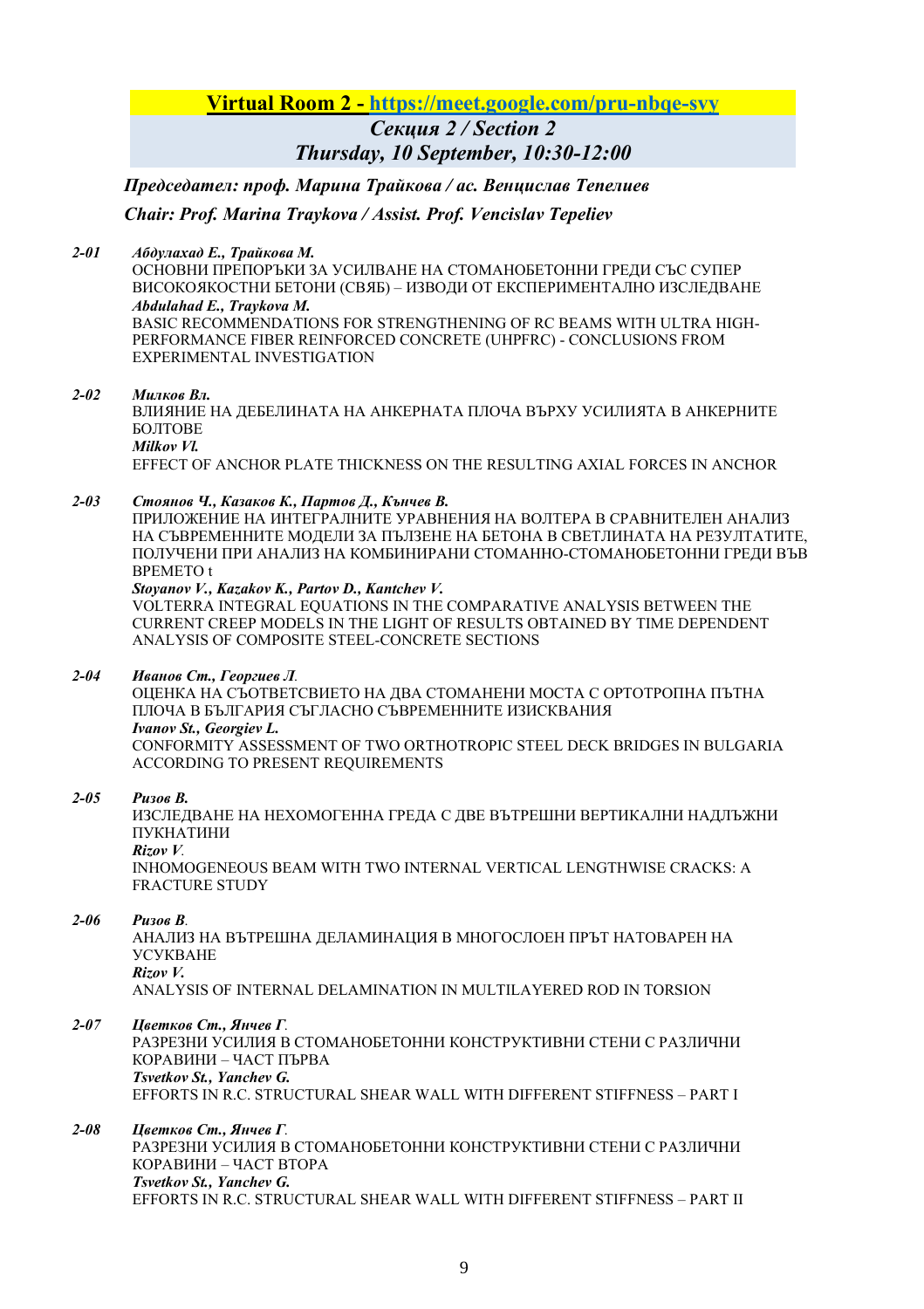## **Virtual Room 2 - https://meet.google.com/pru-nbqe-svy**

*Секция 2 / Section 2 Thursday, 10 September, 12:30-14:00* 

 *Председател: проф. Марина Трайкова / ас. Венцислав Тепелиев Chair: Prof. Marina Traykova / Assist. Prof. Vencislav Tepeliev*

- *2-09 Георгиев А., Димов Д., Велинов К.*  КОНСТРУКЦИИТЕ НА ПАМЕТНИК БУЗЛУДЖА – ОСОБЕНОСТИ И АКТУАЛНО СЪСТОЯНИЕ *Georgiev A., Dimov D., Velinov K.*  BUZLUDZHA MONUMENT STRUCTURES – SPECIFICS AND CURRENT CONDITION
- *2-10 Цветкова Т., Керенчев Н.*  ПРЕГЛЕД НА ПРОГРАМНИТЕ ПРОДУКТИ С ОТВОРЕН КОД ЗА МОДЕЛИРАНЕ И АНАЛИЗ НА СТРОИТЕЛНИ КОНСТРУКЦИИ *Tsvetkova T., Kerenchev N.*  REVIEW OF OPEN SOURCE SOFTWARE FOR MODELING AND ANALYSIS OF STRUCTURES
- *2-11 Казаков K., Михова Л., Партов Д.*  КОНСТИТУТИВНИ МОДЕЛИ ЗА АНАЛИЗ ПО МКЕ НА ПИЛОТНО ФУНДИРАН ЗАСИПАН ДЪГОВИДЕН МОСТ *Kazakov K., Mihova L., Partov D.*  CONSTITUTIVE MODELS FOR FE ANALYSIS OF PILES FOUNDED BURIED ARCH BRIDGE

## *2-12 Соколова Г.*

ПРОГРЕСИВЕН КОЛАПС НА БЕЗГРЕДОВИ КОНСТРУКЦИИ – КЛЮЧОВИ ЕЛЕМЕНТИ И ВРЪЗКИ *Sokolova G.* 

PROGRESSIVE COLLAPSE OF FLAT SLABS STRUCTURES – KEY ELEMENTS AND **CONNECTIONS** 

*2-13 Димитров Й., Михалева Д.* 

МОДЕЛИ ЗА ИЗСЛЕДВАНЕ НА ДИАФРАГМЕНОТО ПОВЕДЕНИЕ НА СТОМАНОБЕТОННИ ПЛОЧИ

*Dimitrov Yo., Mihaleva D.* 

MODELS FOR THE ANALYSIS OF THE DIAPHRAGM BEHAVIOR OF REINFORCED CONCRETE PLATES

*2-14 Жипонов А.* 

РАМКОВИ КОНСТРУКЦИИ ЗА ЖЕЛЕЗОПЪТНИ ЕСТАКАДИ – ЕДНО РЕШЕНИЕ, КОЕТО ГАРАНТИРА ДЪЛГОВЕЧНОСТ И БЕЗАВАРИЙНА ЕКСПЛОАТАЦИЯ *Jiponov A.*  FRAME STRUCTURES FOR RAILWAY VIADUCTS – A SOLUTION TO GUARANTEE DURABILITY AND SAFETY MAINTENANCE

*2-15 Мартулкова Ст., Хрисчев Л., Трайкова М., Иванов Г.*  ИЗСЛЕДВАНЕ НА СТОМАНОБЕТОННА КОНСТРУКЦИЯ С ГРЕДОВИ ПЛОЧИ В ТЕХНОЛОГИЧНИТЕ ЕТАПИ НА ИЗПЪЛНЕНИЕ *Martulkova St., Hrischev L., Traykova M., Ivanov G.* STUDY OF REINFORCED CONCRETE STRUCTURE WITH BEAM SLABS IN TECHNOLOGICAL STAGES OF CONSTRUCTION

*2-16 Гайдаржинска М., Хрисчев Л., Трайкова М., Иванов Г.* АНАЛИЗ НА БЕЗГРЕДОВИ СТОМАНОБЕТОННИ ПЛОЧИ ИЗПЪЛНЯВАНИ С КОФРАЖИ С ПАДАЩИ ГЛАВИ ПРИ РАННО ДЕКОФРИРАНЕ *Haidarzhynska M., Hrischev L., Traykova M., Ivanov G.*  THE ANALYSIS OF REINFORCED CONCRETE SLABS USING FORMWORK WITH DROPHEADS DURING EARLY STRIKING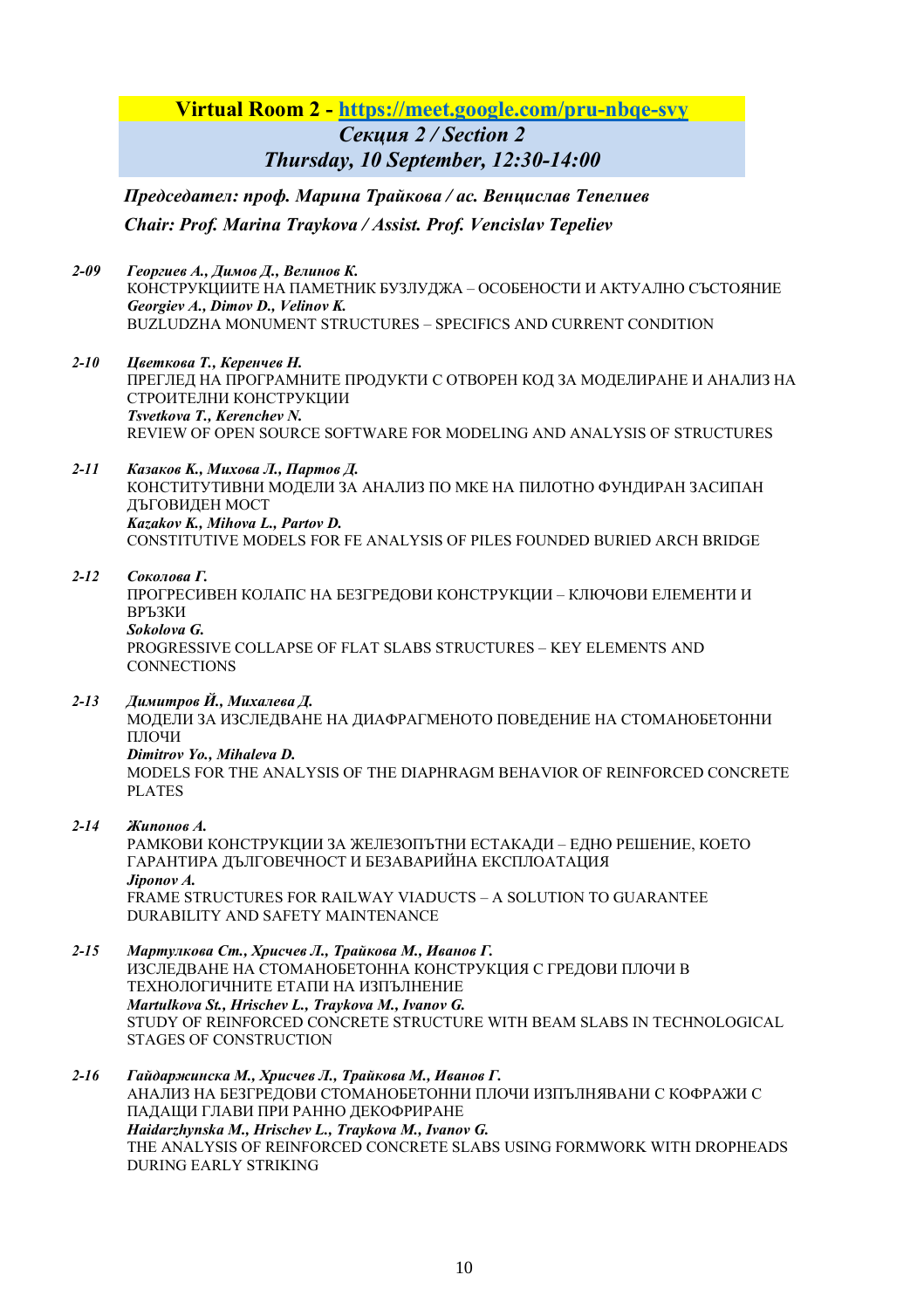## **Virtual Room 2 - https://meet.google.com/pru-nbqe-svy** *Секция 2 / Secsion 2 Thursday, 10 September, 14:15-16:00*

 *Председател: доц. Иван Павлов / ас. Николай Кузманов* 

# *Chair: Assoc. Prof. Ivan Pavlov / Assist. Prof. Nikolay Kuzmanov*

*2-17 Абдулахад Е., Махмуд Е.*  СЕИЗМИЧНО ПОВЕДЕНИЕ НА ПЛЪТНА ОБРАМЧЕНА ЗИДАНА СТЕНА ПРЕДИ И СЛЕД УСИЛВАНЕТО Ѝ СЪС СТЪКЛЕНИ НИШКИ - АНАЛИЗ НА ХИСТЕРЕЗИСНИТЕ КРИВИ, ПОЛУЧЕНИ ЧРЕЗ ИЗПИТВАНИЯ НА ВИБРАЦИОННА ПЛАТФОРМА *Abdulahad E., Mahmud E.*  SEISMIC BEHAVIOUR BEFORE AND AFTER STRENGTHENING OF SOLID CONFINED MASONRY WALLS WITH GLASS FIBER REINFORCED POLYMERS - ANALYSIS OF HYSTERESIS CURVES, RECEIVED BY SHAKING TABLE TESTS

#### *2-18 Иванов Р.*

СЕИЗМИЧНО ПОВЕДЕНИЕ НА ТУХЛЕНИ КОМИНИ В СГРАДИ *Ivanov R.*  SEISMIC BEHAVIOUR OF BRICKWORK CHIMNEYS IN BUILDINGS

#### *2-19 Илиев А., Стефанов Д., Димитров Д.*  СЕИЗМИЧНА УЯЗВИМОСТ НА СТОМАНОБЕТОННИ МОСТОВЕ *Iliev A., Stefanov D., Dimitrov D.*  SEISMIC VULNERABILITY OF CONCRETE BRIDGES

#### *2-20 Канева А.*

ОЦЕНКА НА ПОСЛЕДИЦИТЕ ОТ ЗЕМЕТРЕСЕНИЯ В СГРАДНИЯ ФОНД В БЪЛГАРИЯ ВЪЗ ОСНОВА НА СТАТИСТИЧЕСКО КАЛИБРИРАНЕ НА ПУБЛИЧНИ ДАННИ *Kaneva A.*  SEISMIC ASSESSMENT OF CONSEQUENCES IN THE BUILDING STOCK IN BULGARIA BASED ON STATISTICAL CALIBRATION OF PUBLIC DATA

#### *2-21 Паскалева И.*

МАКСИМАЛНИ СКОРОСТИ И ПОВЪРХНОСТНИ ДЕФОРМАЦИИ, СВЪРЗАНИ СЪС СИЛНИ ЗЕМЕТРЕСЕНИЯ НА ТЕРИТОРИЯТА НА ГР. ПЕРНИК *Paskaleva I.* PEAK VELOCITIES AND SURFACE STRAINS ASSOCIATED WITH STRONG EARTHQUAKES

ON THE TERRITORY OF PERNIK

- *2-22 Благов Д., Георгиев Цв., Кисляков Д., Павлов П., Петров Б., Трайкова М.*  БЪРЗА ОЦЕНКА НА КОНСТРУКТИВНОТО СЪСТОЯНИЕ НА СГРАДИ – ОПИТЪТ СЛЕД ЗЕМЕТРЕСЕНИЕТО В АЛБАНИЯ НА 26 НОЕМВРИ 2019 *Blagov D., Georgiev Tzv., Kisliakov D., Pavlov P., Petrov B., Traykova M.*  RAPID STRUCTURAL ASSESSMENT OF BUILDINGS – EXPERIENCE AFTER THE 26TH NOVEMBER 2019 EARTHQUAKE IN ALBANIA
- *2-23 Георгиев Цв., Кутева-Генчева М., Райчева Л.*  ПРЕГЛЕД НА СВЕТОВНИЯ, ЕВРОПЕЙСКИЯ И РЕГИОНАЛЕН ОПИТ ЗА ОЦЕНКА НА ПОВРЕДИ СЛЕД ЗЕМЕТРЕСЕНИЯ *Georgiev Tzv., Kuteva-Gencheva M., Raycheva L.*  OVERVIEW OF WORLD, EUROPEAN, AND REGIONAL APPROACHES FOR POST-EARTHQUAKE DAMAGE ASSESSMENT OF BUILDINGS

#### *2-24 Стойнова И., Христов Цв.*  ИЗСЛЕДВАНЕ НА РЕАГИРАНЕТО НА СТОМАНОБЕТОННА ГРЕДА, ПОДЛОЖЕНА НА ИМПУЛСНО ВЪЗДЕЙСТВИЕ *Stoynova I., Hristov Tsv.*  STUDY OF RESPONSE OF A REINFORCED CONCRETE BEAM SUBJECT TO IMPULSE IMPACT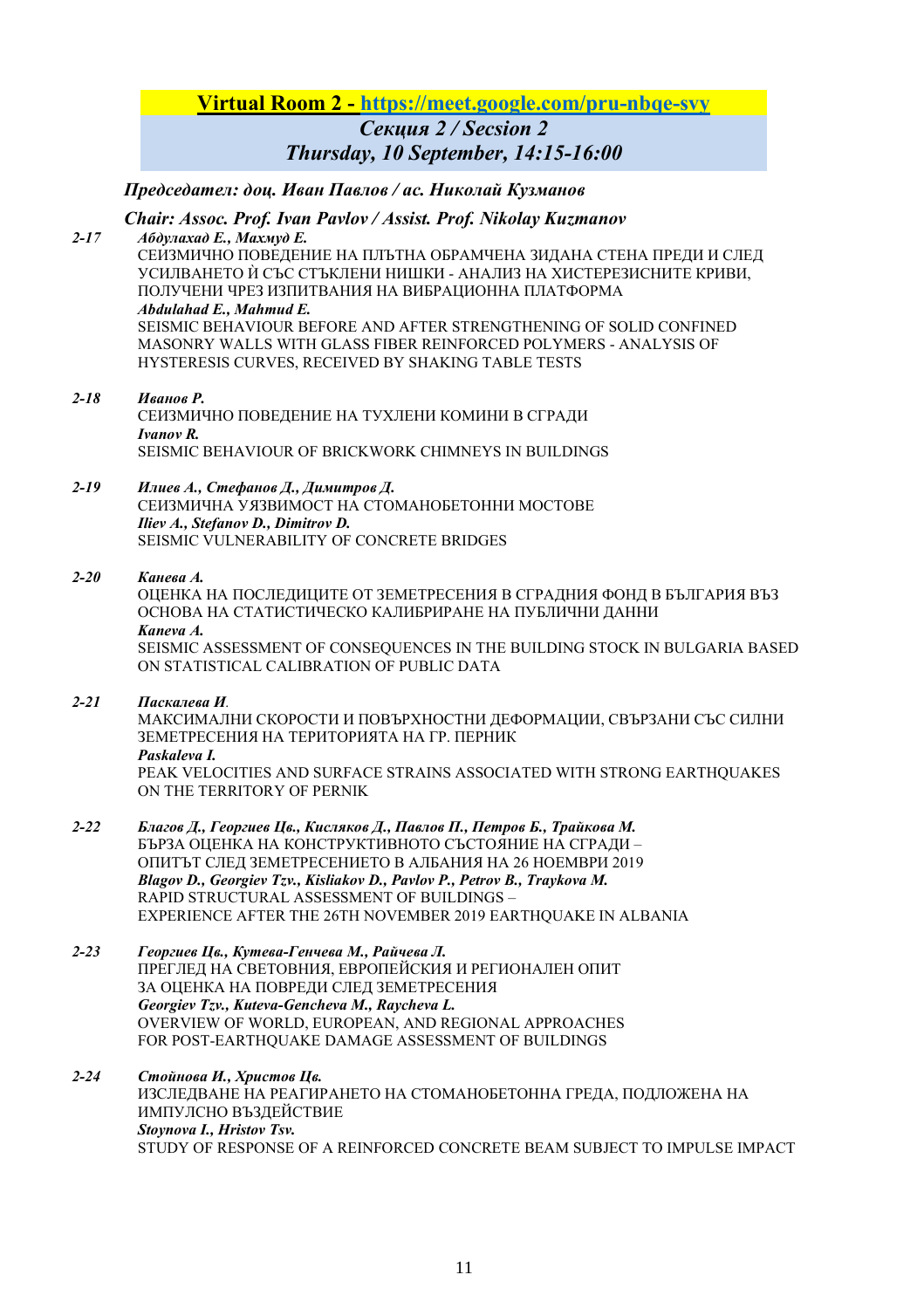## **Virtual Room 2 - https://meet.google.com/pru-nbqe-svy** *Секция 2 / Section 2 Thursday, 10 September, 16:15-17:30*

 *Председател: доц. Иван Павлов / ас. Николай Кузманов Chair: Assoc. Prof. Ivan Pavlov / Assist. Prof. Nikolay Kuzmanov*

- *2-25 Борова Е., Гадомска П. Венц Я., Кавецки Б., Липецки Т., Пиенко М., Робак А., Шулей Я., Виелгос П.*  АНАЛИЗ НА НОСИМОСПОСОБНОСТТА НА СКЕЛЕТА, ИЗПОЛЗВАНИ В ПОЛША *Borova E., Gadomska P., Bec Ja., Kawecki B., Lipecki T., Pienko M., Robak A., Szulej Ja., Wielgos P.*  ANALYSIS OF THE LOAD BEARING CAPACITY OF SCAFFOLDINGS USED IN POLAND
- *2-26 Хрисчев Л., Славчев В., Тепелиев В., Динев Д.*  ВЛИЯНИЕ НА ВЕТРОВИТЕ ВЪЗДЕЙСТВИЯ ВЪРХУ ФАСАДНИТЕ СКЕЛЕТА ПОКРИТИ С РАЗЛИЧНИ ТИПОВЕ МРЕЖИ *Hrischev L., Slavchev V., Tepeliev V., Dinev D.*  INFLUENCE OF WIND LOADS ON FAÇADE SCAFFOLDS COVERED WITH DIFFERENT TYPES OF NETS
- *2-27 Тоцев А., Русева М.*  МЕТОДИ ЗА ОПРЕДЕЛЯНЕ НА ЕФЕКТА ОТ ЗАЗДРАВЯВАНЕ НА СЛАБА ЗЕМНА ОСНОВА *Totsev A., Ruseva M.* METHODS FOR DETERMINING THE EFFECT OF GROUND IMPROVEMEN
- *2-28 Хрисчев Л., Гочева М., Абдулахад Е.*  КОНСТРУКТИВНИ ЕЛЕМЕНТИ И ДЕТАЙЛИ НА ЕДРОПАНЕЛНИ ЖИЛИЩНИ СГРАДИ ПО СИСТЕМА БС-69-СФ. ЧАСТ 1 – КОНСТРУКТИВНИ ЕЛЕМЕНТИ *Hrischev L., Gocheva M., Abdulahad E.*  STRUCTURAL ELEMENTS AND DETAILS OF LARGE-PANEL PREFABRICATED BUILDINGS UNDER THE BS-69-SF SYSTEM. PART 1 - STRUCTURAL ELEMENTS
- *2-29 Хрисчев Л., Гочева М., Абдулахад Е.*  КОНСТРУКТИВНИ ЕЛЕМЕНТИ И ДЕТАЙЛИ НА ЕДРОПАНЕЛНИ ЖИЛИЩНИ СГРАДИ ПО СИСТЕМА БС-69-СФ. ЧАСТ 2 – ДЕТАЙЛИ *Hrischev L., Gocheva M., Abdulahad E.*  STRUCTURAL ELEMENTS AND DETAILS OF LARGE-PANEL PREFABRICATED BUILDINGS UNDER THE BS-69-SF SYSTEM. PART 2 – DETAILS

### *2-30 Трайков А.*

ОСНОВНИ ОСОБЕНОСТИ И ПРОБЛЕМИ ПРИ ПРОЕКТИРАНЕТО НА ВИСОКИ СГРАДИ В БЪЛГАРИЯ *Traykov A.*  MAIN FEATURES AND ISSUES IN THE DESIGN OF TALL BUILDINGS IN BULGARIA

## *2-31 Бакърджиев Ст.*

ИЗСЛЕДВАНЕ НА БЕЗГРЕДОВИ СТОМАНОБЕТОННИ ПЛОЧИ ИЗПЪЛНЕНИ С МЕТОД ЗА РАННО ДЕКОФРИРАНЕ

*Bakardzhiev St.* 

EXPERIMENTAL STUDY OF BEAMLESS REINFORCED CONCRETE SLABS CREATED IN THE METHOD OF EARLY STRIKING

*2-32 Лиолиос А., Панетсос П., Лиолиос К., Партов Д.* 

ПРИЛОЖЕНИЕ НА МЕТОДА НА МОНТЕ КАРЛО В ЧИСЛЕН МОДЕЛ ЗА ИЗСЛЕДВАНЕ НА ПРОГРЕСИВНО РАЗРУШАВАНЕ НА СЪЩЕСТВУВАЩИ СТОМАНОБЕТОННИ КОНСТРУКЦИИ УСИЛЕНИ С ОБТЕГАЧИ, С ОТЧИТАНЕ НА ВХОДНИ ПАРАМЕТРИ НАТОВАРЕНИ С ВЕРОЯТНОСТНИ НЕОПРЕДЕЛЕНОСТИ

*Liolios A., Panetosos P., Liolios K., Partov D.* 

A MONTE CARLO BASED NUMERICAL APPROACH FOR PROGRESSIVE COLLAPSE OF EXISTING RC STRUCTURES STRENGTHENED BY TIES UNDER UNCERTAIN-BUT-BOUNDED INPUT PARAMETERS